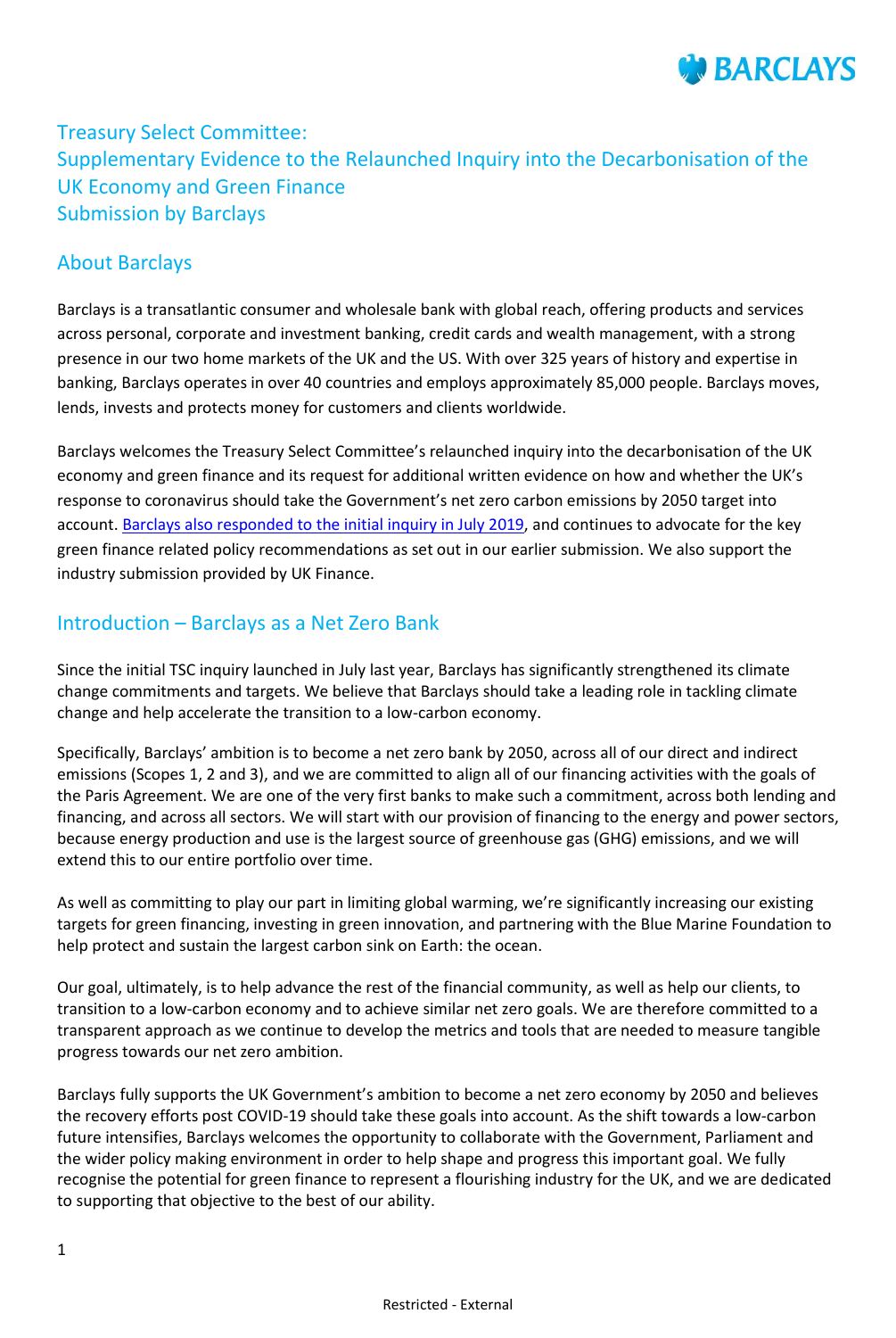

## Barclays' Response

#### **The supplementary call for evidence poses five inter-related questions:**

- 1. Should the Treasury's support package to business distinguish between companies based on how much they pollute?
- 2. Should the Treasury be directly funding Green infrastructure as part of its Coronavirus spending package?
- 3. Are there any green related policies that the Treasury should change or commence due to the Coronavirus in order to facilitate the transition to meeting Net Zero?
- 4. In which ways will the new economy post-Coronavirus allow the Government to change the way it finances meeting the Net Zero Target?
- 5. Are there outcomes from the Coronavirus that will enable the Treasury and HMRC to meet the Net Zero target more easily?

Overall, Barclays believes that government support used to stimulate a recovery from the COVID-19 downturn should be designed to have the double impact of stimulating economic growth, while also creating jobs in sectors that have a carbon reducing impact and that help to mitigate the transition risks and physical risks from climate change. The climate crisis is similar to the pandemic crisis, but is happening more slowly and has graver consequences if unchecked. Spending now to help avoid a temperature increase above 1.5 or 2 degrees Celsius will help to prevent future market failures as climate change progresses and worsens.

There are many ideas already put out in the public domain (e.g. Oxford University's 'Building Back Better' [report\)](http://www.ox.ac.uk/news/2020-05-05-building-back-better-green-covid-19-recovery-packages-will-boost-economic-growth-and) on the form of government support that should take place. Good examples include spending on the energy efficiency of buildings; subsidies for retrofits for improved insulation and domestic energy storage systems; policies to further stimulate the growth in renewable assets (a sector which tends to come with higher volumes of job creation); investments in grid modernisation, energy storage and Carbon Capture and Storage technologies; and natural capital investments for ecosystem resilience (which creates greater stability in the economy in the long-run). It is also essential to engage and work with the 'brownest' sectors in society in order to ensure we have a 'just transition,' where the staff that is most vulnerable to job losses due to the transition to a net zero economy are able to embark on re-training programmes and can be redeployed to other sectors.

Clearly, there are a number of tools at the Government's disposal to incentivise net zero business investment. These include tax breaks, grants and other fiscal measures. We also believe the Government should think about ways in which it can harness the power of finance in businesses' investment decisions to have a multiplier effect beyond the scope of government spending alone.

There are already a number of green products available in the marketplace that are contributing to the net zero goal, including 'use of proceeds' loans which are relatively easy to identify (e.g. for Wind, Solar etc.). However, more needs to be done in the corporate space, where an appropriate incentive structure is required to encourage small, medium and large corporates to select projects that will advance net zero (e.g. opting for electric vehicles or sustainable supply chains, or focusing on the reduction of emissions).

These types of investment projects tend to require bank finance, and there are already simple steps the Government can take to encourage banks to provide this type of lending. For example, via the British Business Bank, the Government already has a number of schemes in place designed to stimulate wholesale lending post COVID-19, e.g. the ENABLE guarantee, CBILS and CLBILS. With relatively simple tweaks, these schemes can be adapted to focus on net zero blended finance solutions. As a significant number of businesses focus on